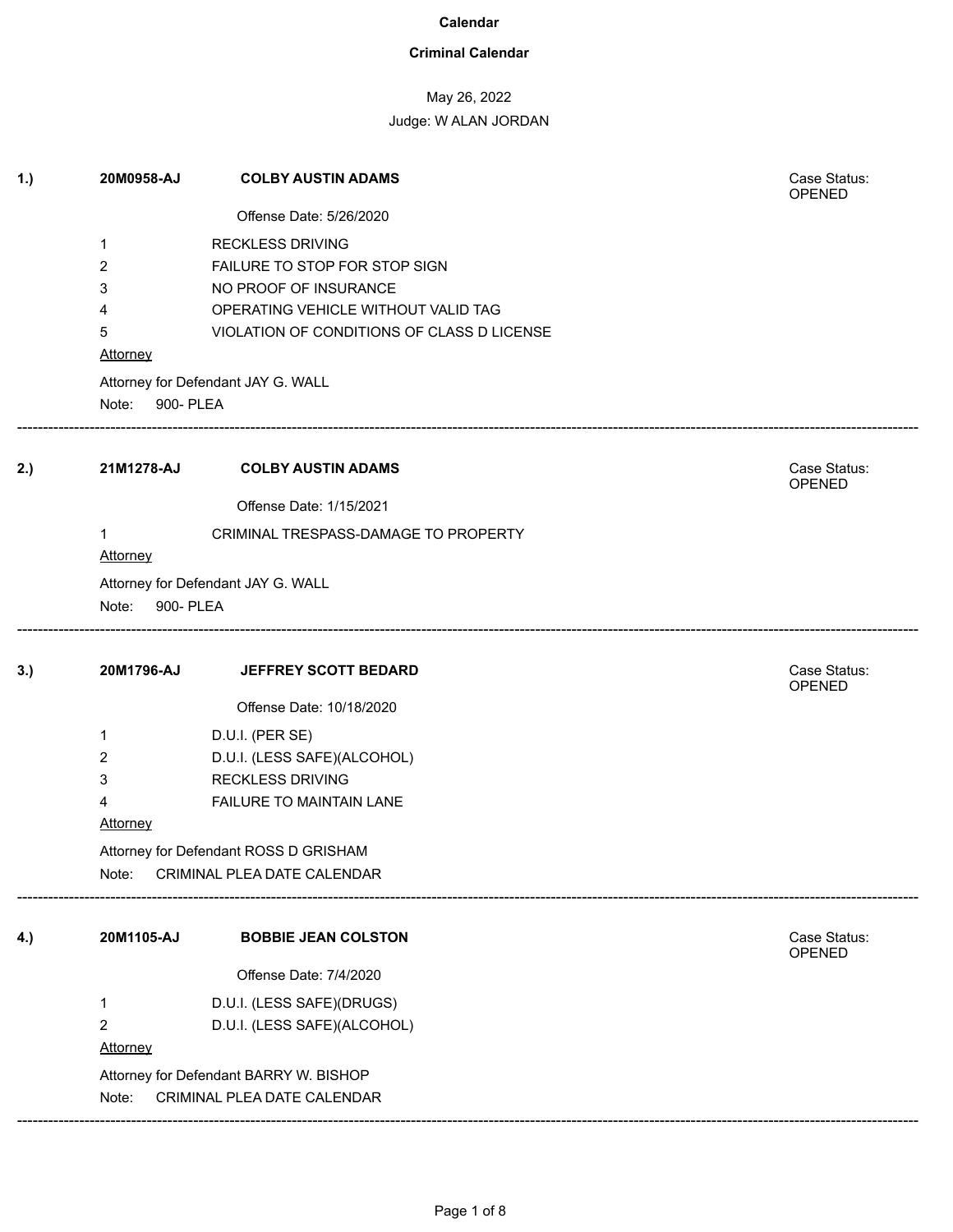## **Criminal Calendar**

## May 26, 2022

| 5.) | 20M1257-AJ                                            | <b>MORGAN ASHLEIGH DALRYMPLE</b>            | Case Status:<br>OPENED |  |  |
|-----|-------------------------------------------------------|---------------------------------------------|------------------------|--|--|
|     |                                                       | Offense Date: 8/1/2020                      |                        |  |  |
|     | 1                                                     | D.U.I. (PER SE)                             |                        |  |  |
|     | $\overline{2}$                                        | D.U.I. (LESS SAFE)(ALCOHOL)                 |                        |  |  |
|     | 3                                                     | FAILURE TO MAINTAIN LANE                    |                        |  |  |
|     | Attorney                                              |                                             |                        |  |  |
|     |                                                       | Attorney for Defendant THOMAS C NAGEL       |                        |  |  |
|     | Note:                                                 | CRIMINAL PLEA DATE CALENDAR                 |                        |  |  |
| 6.) | 20M1523-AJ                                            | <b>JOSEPH DILLS</b>                         | Case Status:<br>OPENED |  |  |
|     |                                                       | Offense Date: 8/31/2020                     |                        |  |  |
|     | 1                                                     | D.U.I. (PER SE)                             |                        |  |  |
|     | 2                                                     | D.U.I. (LESS SAFE)(ALCOHOL)                 |                        |  |  |
|     | 3                                                     | <b>RECKLESS DRIVING</b>                     |                        |  |  |
|     | 4                                                     | FAILURE TO MAINTAIN LANE                    |                        |  |  |
|     | 5                                                     | HEADLIGHT REQUIREMENTS                      |                        |  |  |
|     | Attorney                                              |                                             |                        |  |  |
|     | Attorney for Defendant GEORGE A STEIN                 |                                             |                        |  |  |
|     | Note:                                                 | CRIMINAL PLEA DATE CALENDAR                 |                        |  |  |
| 7.) | 20T03923-AJ                                           | <b>CLIFFORD DAVIS DODELIN</b>               | Case Status:<br>OPENED |  |  |
|     |                                                       | Offense Date: 9/9/2020                      |                        |  |  |
|     | 1                                                     | <b>SPEEDING</b>                             |                        |  |  |
|     |                                                       | Posted Speed: 55 Actual Speed: 95           |                        |  |  |
|     | Attorney                                              |                                             |                        |  |  |
|     |                                                       | Attorney for Defendant WALTER L. LUTES      |                        |  |  |
|     | CRIMINAL PLEA DATE CALENDAR<br>Note:                  |                                             |                        |  |  |
| 8.) | 20M1132-AJ                                            | <b>NOAH ALLEN DRYDEN</b>                    | Case Status:           |  |  |
|     |                                                       |                                             | OPENED                 |  |  |
|     |                                                       | Offense Date: 6/17/2020                     |                        |  |  |
|     | $\mathbf{1}$                                          | POSSESSION OF MARIJUANA, LESS THAN AN OUNCE |                        |  |  |
|     | Attorney                                              |                                             |                        |  |  |
|     | Attorney for Defendant BENJAMIN BRADLEY REED<br>Note: |                                             |                        |  |  |
|     |                                                       |                                             |                        |  |  |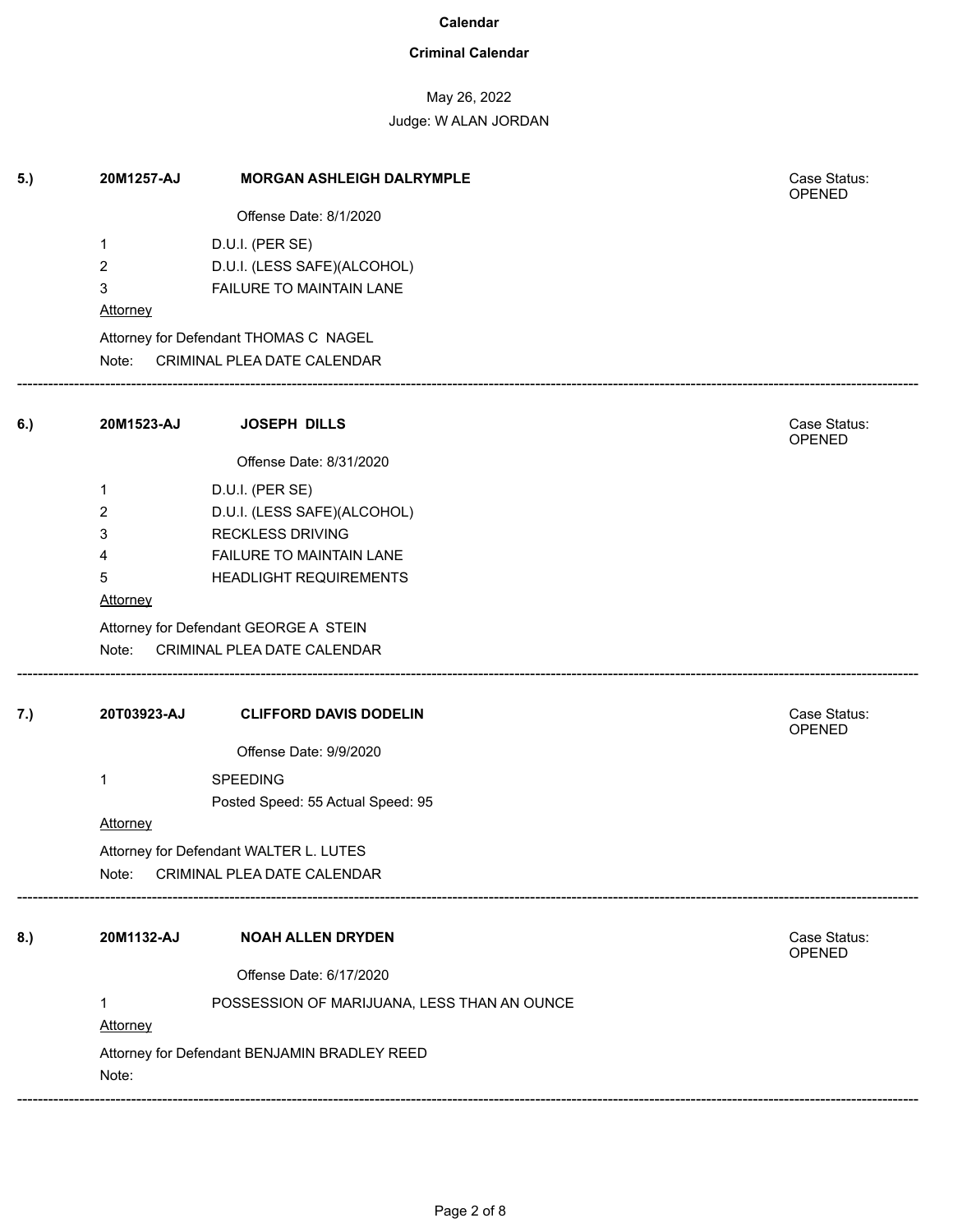## **Criminal Calendar**

## May 26, 2022

| 9.)  | 20M1410-AJ                             | <b>ALLISON RILEY FARMER</b>                                                                              | Case Status:<br><b>OPENED</b> |  |  |
|------|----------------------------------------|----------------------------------------------------------------------------------------------------------|-------------------------------|--|--|
|      |                                        | Offense Date: 7/10/2020                                                                                  |                               |  |  |
|      | 1                                      | D.U.I. (LESS SAFE)(ALCOHOL)                                                                              |                               |  |  |
|      | 2                                      | D.U.I. (LESS SAFE)(DRUGS)                                                                                |                               |  |  |
|      | 3                                      | D.U.I. (LESS SAFE)(DRUGS)                                                                                |                               |  |  |
|      | 4                                      | D.U.I (LESS SAFE)(COMBINED INFLUENCE)                                                                    |                               |  |  |
|      | 5<br>6                                 | DRIVING UNDER THE INFLUENCE (CONTROLLED SUBSTANCE)<br>ENDANGERING A CHILD BY DRIVING UNDER THE INFLUENCE |                               |  |  |
|      | 7                                      | <b>FAILURE TO MAINTAIN LANE</b>                                                                          |                               |  |  |
|      | 8                                      | <b>RECKLESS DRIVING</b>                                                                                  |                               |  |  |
|      | <b>Attorney</b>                        |                                                                                                          |                               |  |  |
|      |                                        | Attorney for Defendant F MICHAEL STAROSTO                                                                |                               |  |  |
|      |                                        | Note: CRIMINAL PLEA DATE CALENDAR                                                                        |                               |  |  |
| 10.) | 20M1140-AJ                             | <b>BRIAN GANESH</b>                                                                                      | Case Status:<br><b>OPENED</b> |  |  |
|      |                                        | Offense Date: 7/18/2020                                                                                  |                               |  |  |
|      | 1                                      | OPERATION WATERCRAFT UNDER INFLUENCE ALCOHOL/DRUGS                                                       |                               |  |  |
|      | 2                                      | OPERATING BOAT WITHOUT SUFFICIENT PERSONAL FLOTATI                                                       |                               |  |  |
|      | <b>Attorney</b>                        |                                                                                                          |                               |  |  |
|      |                                        | Attorney for Defendant M. SAMUEL NASH II                                                                 |                               |  |  |
|      | Note:                                  | CRIMINAL PLEA DATE CALENDAR                                                                              |                               |  |  |
| 11.) | 20T03723-AJ                            | <b>WILLIAM DARRELL HANEY</b>                                                                             | Case Status:<br><b>CLOSED</b> |  |  |
|      |                                        | Offense Date: 9/5/2020                                                                                   |                               |  |  |
|      | <b>Attorney</b>                        |                                                                                                          |                               |  |  |
|      | Attorney for Defendant BARRY W. BISHOP |                                                                                                          |                               |  |  |
|      | Note:                                  | CRIMINAL PLEA DATE CALENDAR                                                                              |                               |  |  |
| 12.) | 20T03477-AJ                            | <b>FABIAN JIMINEZ</b>                                                                                    | Case Status:                  |  |  |
|      |                                        |                                                                                                          | OPENED                        |  |  |
|      |                                        | Offense Date: 8/24/2020                                                                                  |                               |  |  |
|      | 1                                      | DRIVING WITHOUT A VALID LICENSE                                                                          |                               |  |  |
|      | Attorney                               |                                                                                                          |                               |  |  |
|      |                                        | Attorney for Defendant GREGORY CHANCY                                                                    |                               |  |  |
|      | Note:                                  | CRIMINAL PLEA DATE CALENDAR                                                                              |                               |  |  |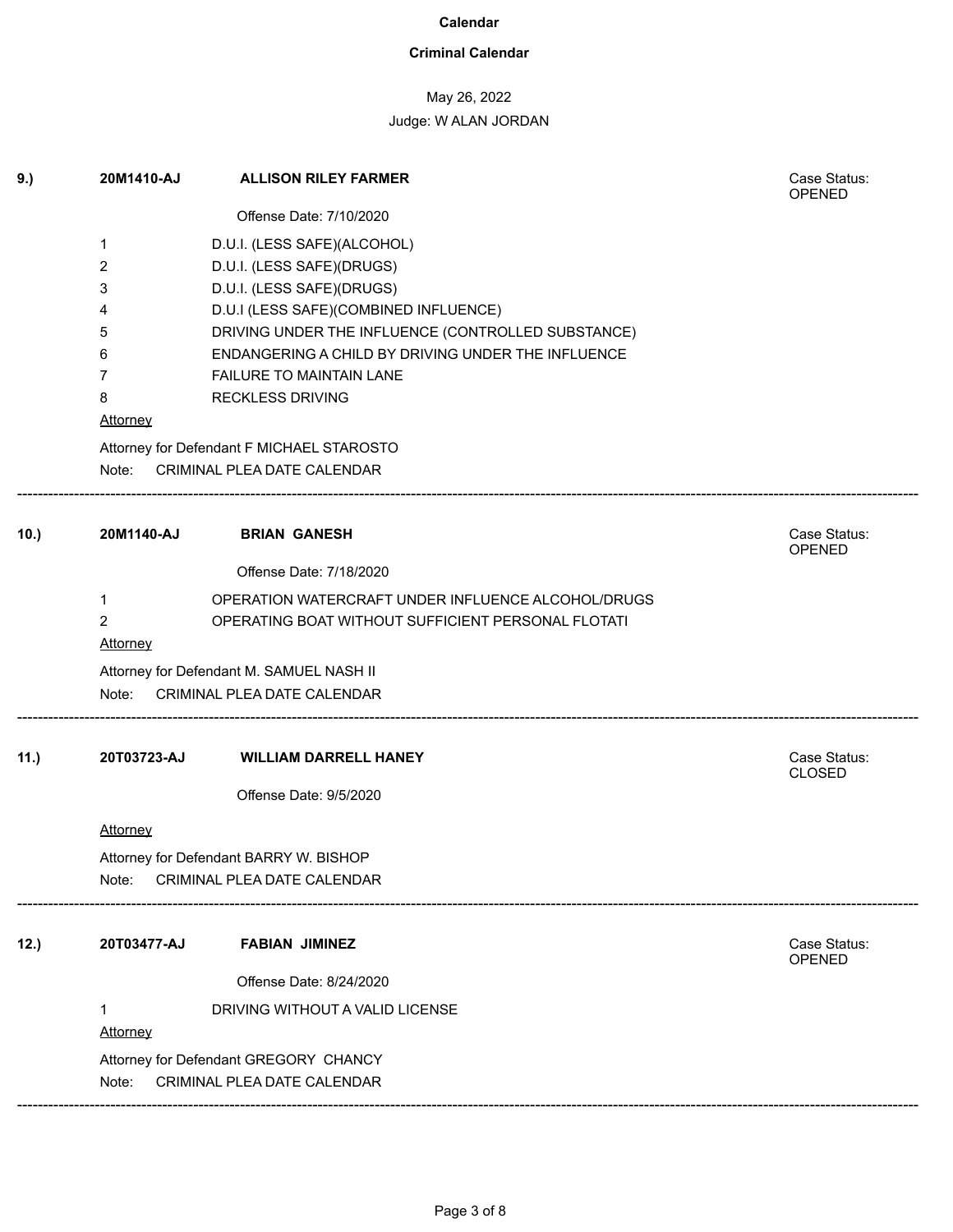## **Criminal Calendar**

### May 26, 2022

## Judge: W ALAN JORDAN

| 13.  | 21M0611-AJ                             | <b>CHRISTOPHER RYAN KAGAN</b>                      | Case Status:<br><b>OPENED</b> |  |  |
|------|----------------------------------------|----------------------------------------------------|-------------------------------|--|--|
|      |                                        | Offense Date: 3/16/2021                            |                               |  |  |
|      | 1                                      | D.U.I. (PER SE)                                    |                               |  |  |
|      | 2                                      | D.U.I. (LESS SAFE)(ALCOHOL)                        |                               |  |  |
|      | 3                                      | DUI - UNDER AGE OF 21                              |                               |  |  |
|      | 4                                      | <b>RECKLESS DRIVING</b>                            |                               |  |  |
|      | 5                                      | UNDERAGE POSSESSION OF ALCOHOL                     |                               |  |  |
|      | Attorney                               |                                                    |                               |  |  |
|      |                                        | Attorney for Defendant CHRISTOPHER L. BISHOP       |                               |  |  |
|      | Note:                                  | CRIMINAL PLEA DATE CALENDAR                        |                               |  |  |
| 14.) | 20M1052-AJ                             | <b>CHRISTOPHER RYAN KAGAN</b>                      | Case Status:<br><b>OPENED</b> |  |  |
|      |                                        | Offense Date: 6/26/2020                            |                               |  |  |
|      | $\mathbf 1$                            | DISREGARDING A TRAFFIC CONTROL DEVICE              |                               |  |  |
|      | $\overline{2}$                         | FAILURE TO MAINTAIN LANE                           |                               |  |  |
|      | 3                                      | UNDERAGE POSSESSION OF ALCOHOL                     |                               |  |  |
|      | Attorney                               |                                                    |                               |  |  |
|      |                                        | Attorney for Defendant CHRISTOPHER L. BISHOP       |                               |  |  |
|      | Note:                                  | CRIMINAL PLEA DATE CALENDAR                        |                               |  |  |
| 15.  | 20T03275-AJ                            | <b>JONATHAN KROEN</b>                              | Case Status:<br><b>OPENED</b> |  |  |
|      |                                        | Offense Date: 8/10/2020                            |                               |  |  |
|      | 1<br><b>Attorney</b>                   | FAILURE TO STOP FOR SCHOOL BUS LOADING / UNLOADING |                               |  |  |
|      | Attorney for Defendant WALTER L. LUTES |                                                    |                               |  |  |
|      | CRIMINAL PLEA DATE CALENDAR<br>Note:   |                                                    |                               |  |  |
| 16.) | 20T04225-AJ                            | <b>MADISON RENEE LATHAM</b>                        | Case Status:<br><b>OPENED</b> |  |  |
|      |                                        | Offense Date: 10/5/2020                            |                               |  |  |
|      | 1                                      | SPEEDING                                           |                               |  |  |
|      |                                        | Posted Speed: 40 Actual Speed: 61                  |                               |  |  |
|      | Attorney                               |                                                    |                               |  |  |
|      |                                        | Attorney for Defendant WALTER L. LUTES             |                               |  |  |
|      | Note:                                  | CRIMINAL PLEA DATE CALENDAR                        |                               |  |  |
|      |                                        |                                                    |                               |  |  |

------------------------------------------------------------------------------------------------------------------------------------------------------------------------------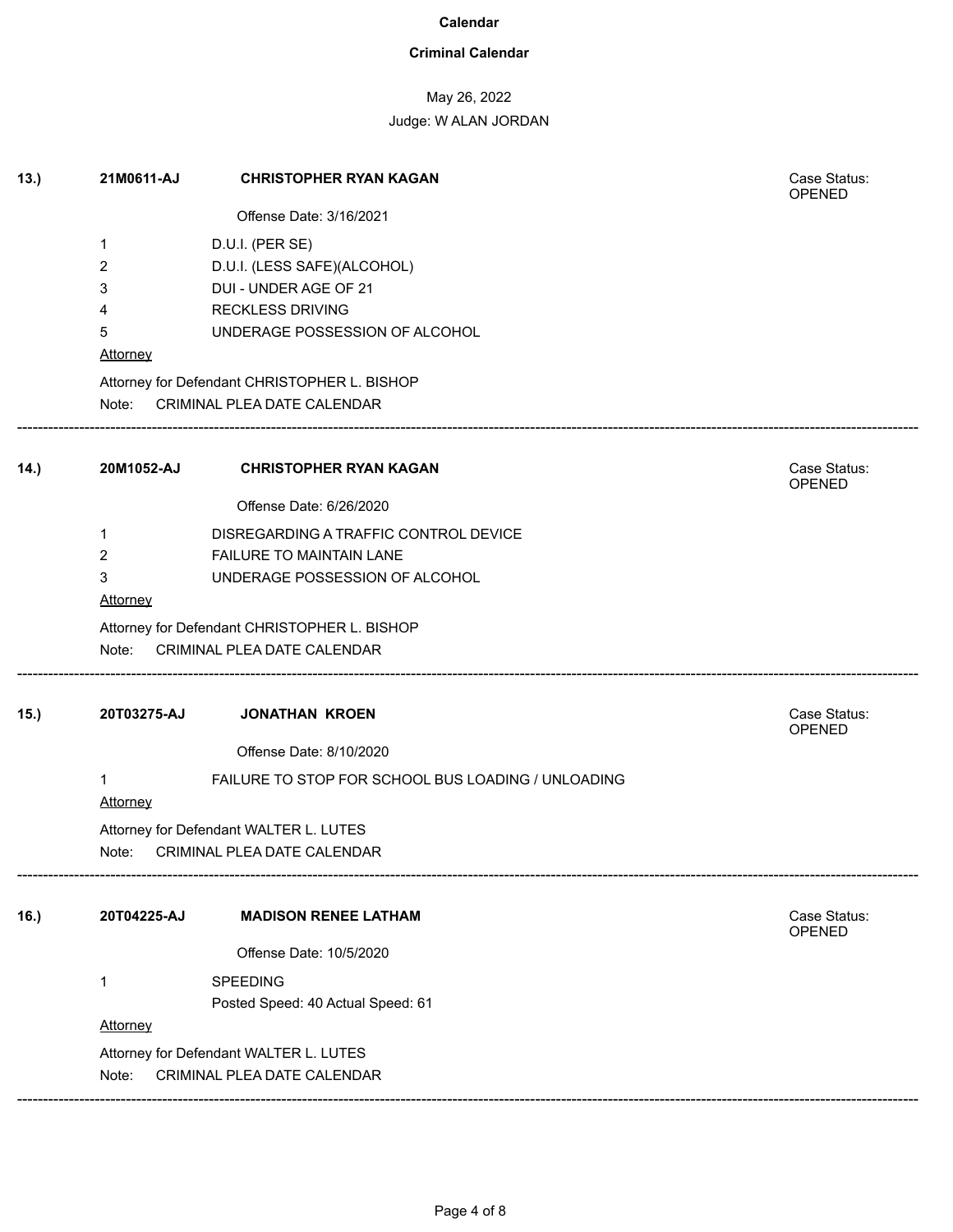## **Criminal Calendar**

# May 26, 2022

Judge: W ALAN JORDAN

| 17.) | 20M1261-AJ                                   | <b>STEPHEN MARTIN LUKENS</b>               | Case Status:<br>OPENED        |  |  |  |
|------|----------------------------------------------|--------------------------------------------|-------------------------------|--|--|--|
|      |                                              | Offense Date: 8/1/2020                     |                               |  |  |  |
|      | 1                                            | D.U.I. (LESS SAFE)(ALCOHOL)                |                               |  |  |  |
|      | 2                                            | FAILURE TO MAINTAIN LANE                   |                               |  |  |  |
|      | 3                                            | <b>EXPIRED TAG</b>                         |                               |  |  |  |
|      | 4                                            | OBSTRUCTION OF AN OFFICER                  |                               |  |  |  |
|      | Attorney                                     |                                            |                               |  |  |  |
|      |                                              | Attorney for Defendant THOMAS C NAGEL      |                               |  |  |  |
|      | Note:                                        | CRIMINAL PLEA DATE CALENDAR                |                               |  |  |  |
| 18.) | 20M1419-AJ                                   | <b>JAMES ROGER NORTON JR</b>               | Case Status:<br><b>OPENED</b> |  |  |  |
|      |                                              | Offense Date: 8/29/2020                    |                               |  |  |  |
|      | 1                                            | THEFT BY TAKING                            |                               |  |  |  |
|      | 2                                            | <b>CRIMINAL TRESPASS</b>                   |                               |  |  |  |
|      | Attorney                                     |                                            |                               |  |  |  |
|      |                                              | Attorney for Defendant MEREDITH A GARDIAL  |                               |  |  |  |
|      |                                              | Attorney for Defendant JENNIFER GOWER SIDE |                               |  |  |  |
|      | Note:                                        | CRIMINAL PLEA DATE CALENDAR                |                               |  |  |  |
| 19.) | 20M1791-AJ                                   | <b>JERRY ROSS PHILLIPS</b>                 | Case Status:<br><b>OPENED</b> |  |  |  |
|      |                                              | Offense Date: 10/15/2020                   |                               |  |  |  |
|      | 1                                            | D.U.I. (PER SE)                            |                               |  |  |  |
|      | 2                                            | D.U.I. (LESS SAFE)(ALCOHOL)                |                               |  |  |  |
|      | 3                                            | FAILURE TO MAINTAIN LANE                   |                               |  |  |  |
|      | 4                                            | OPEN CONTAINER VIOLATION                   |                               |  |  |  |
|      | <b>Attorney</b>                              |                                            |                               |  |  |  |
|      | Attorney for Defendant BENJAMIN BRADLEY REED |                                            |                               |  |  |  |
|      | Note:                                        | CRIMINAL PLEA DATE CALENDAR                |                               |  |  |  |
| 20.) | 20M1436-AJ                                   | <b>MICHAEL EDWARD RUDITYS</b>              | Case Status:<br><b>OPENED</b> |  |  |  |
|      |                                              | Offense Date: 9/2/2020                     |                               |  |  |  |
|      | 1                                            | DRIVING OR PARTICIPATING IN A RACE         |                               |  |  |  |
|      | 2                                            | TOO FAST FOR CONDITIONS                    |                               |  |  |  |
|      | <b>Attorney</b>                              |                                            |                               |  |  |  |
|      |                                              | Attorney for Defendant WALTER L. LUTES     |                               |  |  |  |
|      | Note:<br>CRIMINAL PLEA DATE CALENDAR         |                                            |                               |  |  |  |

------------------------------------------------------------------------------------------------------------------------------------------------------------------------------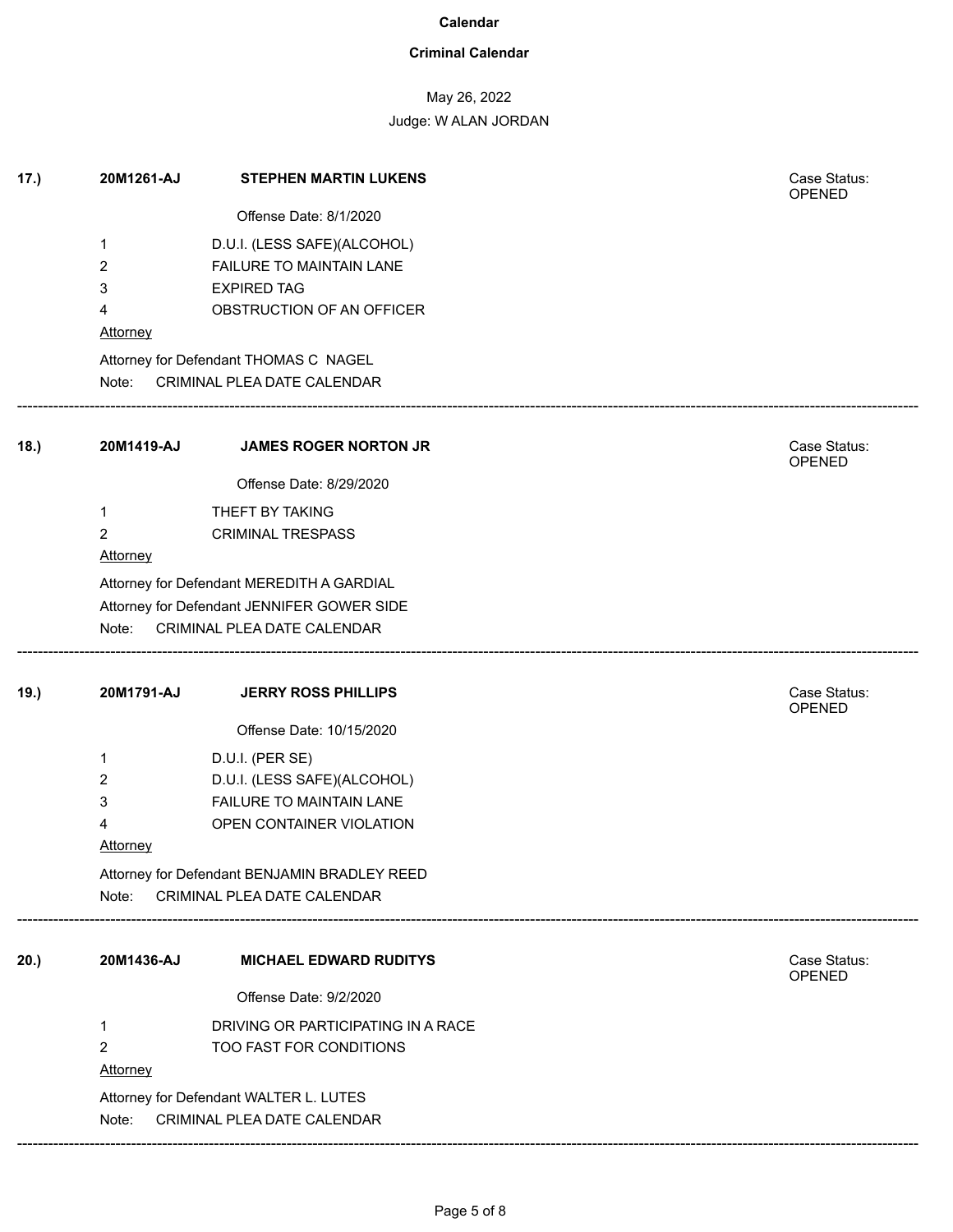## **Criminal Calendar**

# May 26, 2022

| 21.) | 20M1758-AJ      | <b>JAVIER TORRES-GUERRERO</b>               | Case Status:<br><b>OPENED</b> |
|------|-----------------|---------------------------------------------|-------------------------------|
|      |                 | Offense Date: 10/16/2020                    |                               |
|      | $\mathbf{1}$    | POSSESSION OF MARIJUANA, LESS THAN AN OUNCE |                               |
|      | $\overline{2}$  | VIOLATION OF CONDITIONS OF CLASS D LICENSE  |                               |
|      | 3               | <b>SPEEDING</b>                             |                               |
|      | 4               | <b>SPEEDING</b>                             |                               |
|      |                 | Posted Speed: 40 Actual Speed: 55           |                               |
|      | <b>Attorney</b> |                                             |                               |
|      |                 | Attorney for Defendant WILLIAM J HUNTER     |                               |
|      | Note:           | CRIMINAL PLEA DATE CALENDAR                 |                               |
| 22.) | 20M1360-AJ      | <b>CHAD A VIAU</b>                          | Case Status:<br><b>OPENED</b> |
|      |                 | Offense Date: 8/6/2020                      |                               |
|      | 1               | D.U.I. (PER SE)                             |                               |
|      | $\overline{2}$  | D.U.I. (LESS SAFE)(ALCOHOL)                 |                               |
|      | 3               | <b>RECKLESS DRIVING</b>                     |                               |
|      | 4               | HIT AND RUN                                 |                               |
|      | 5               | FOLLOWING TOO CLOSELY                       |                               |
|      | <b>Attorney</b> |                                             |                               |
|      |                 | Attorney for Defendant WALTER L. LUTES      |                               |
|      | Note:           | CRIMINAL PLEA DATE CALENDAR                 |                               |
| 23.) | 20M1395-AJ      | <b>WILLIAM E. WILLIAMS</b>                  | Case Status:<br>OPENED        |
|      |                 | Offense Date: 8/13/2020                     |                               |
|      | 1               | D.U.I. (PER SE)                             |                               |
|      | 2               | D.U.I. (LESS SAFE)(ALCOHOL)                 |                               |
|      | 3               | <b>RECKLESS DRIVING</b>                     |                               |
|      | 4               | FAILURE TO MAINTAIN LANE                    |                               |
|      | 5               | FAILURE TO WEAR SEAT SAFETY BELT            |                               |
|      | <b>Attorney</b> |                                             |                               |
|      |                 | Attorney for Defendant ROSS D GRISHAM       |                               |
|      | Note:           | CRIMINAL PLEA DATE CALENDAR                 |                               |
|      |                 |                                             |                               |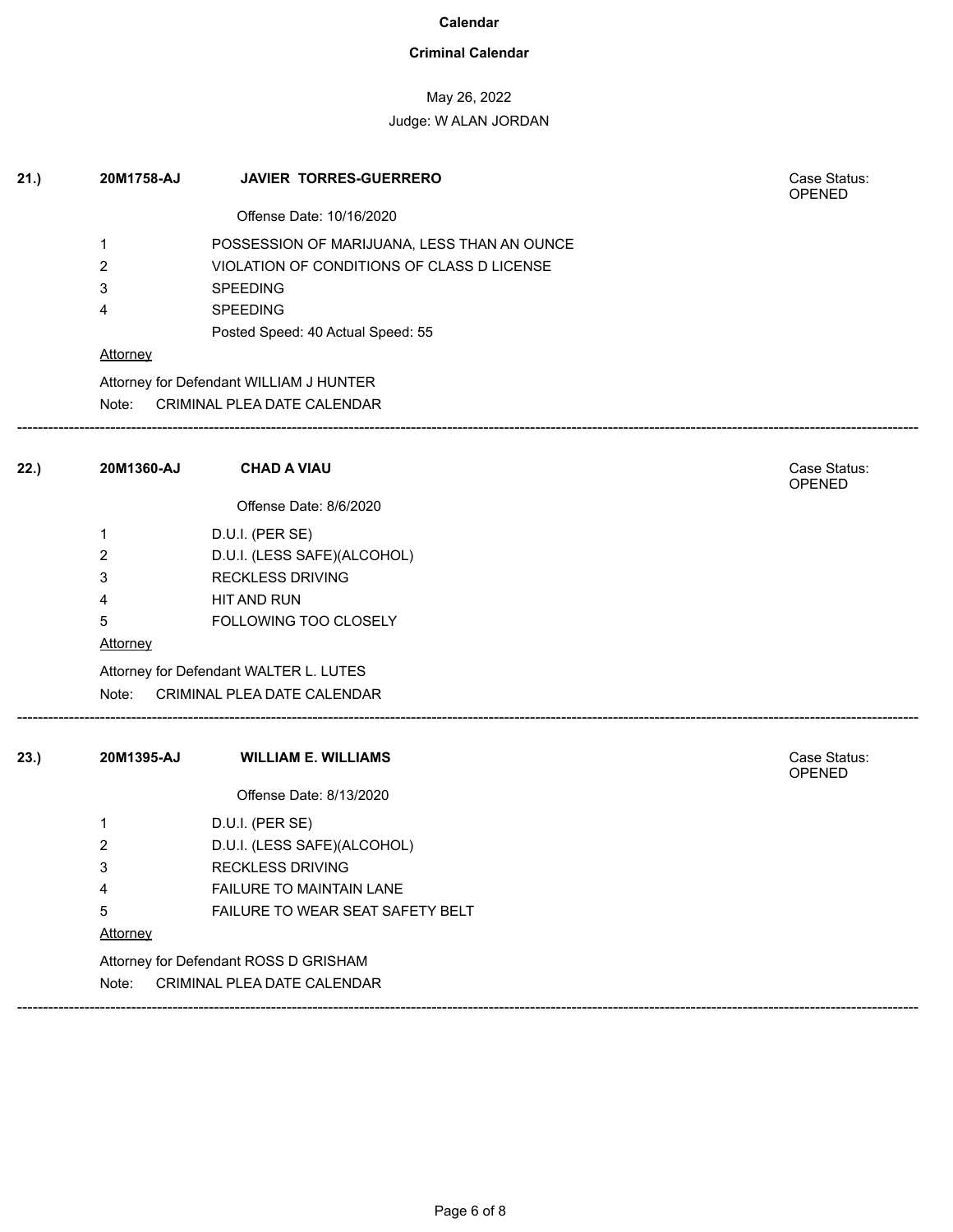## **Criminal Calendar**

May 26, 2022 Judge: W ALAN JORDAN

| 24. | 20T03644-AJ     | <b>ORLANDO ZARCO</b>                       | Case Status:<br><b>OPENED</b> |
|-----|-----------------|--------------------------------------------|-------------------------------|
|     |                 | Offense Date: 9/4/2020                     |                               |
|     |                 | <b>SPEEDING</b>                            |                               |
|     |                 | Posted Speed: 45 Actual Speed: 71          |                               |
|     | <b>Attorney</b> |                                            |                               |
|     |                 | Attorney for Defendant FREDERICK R MANN JR |                               |
|     | Note:           | CRIMINAL PLEA DATE CALENDAR                |                               |
|     |                 |                                            |                               |